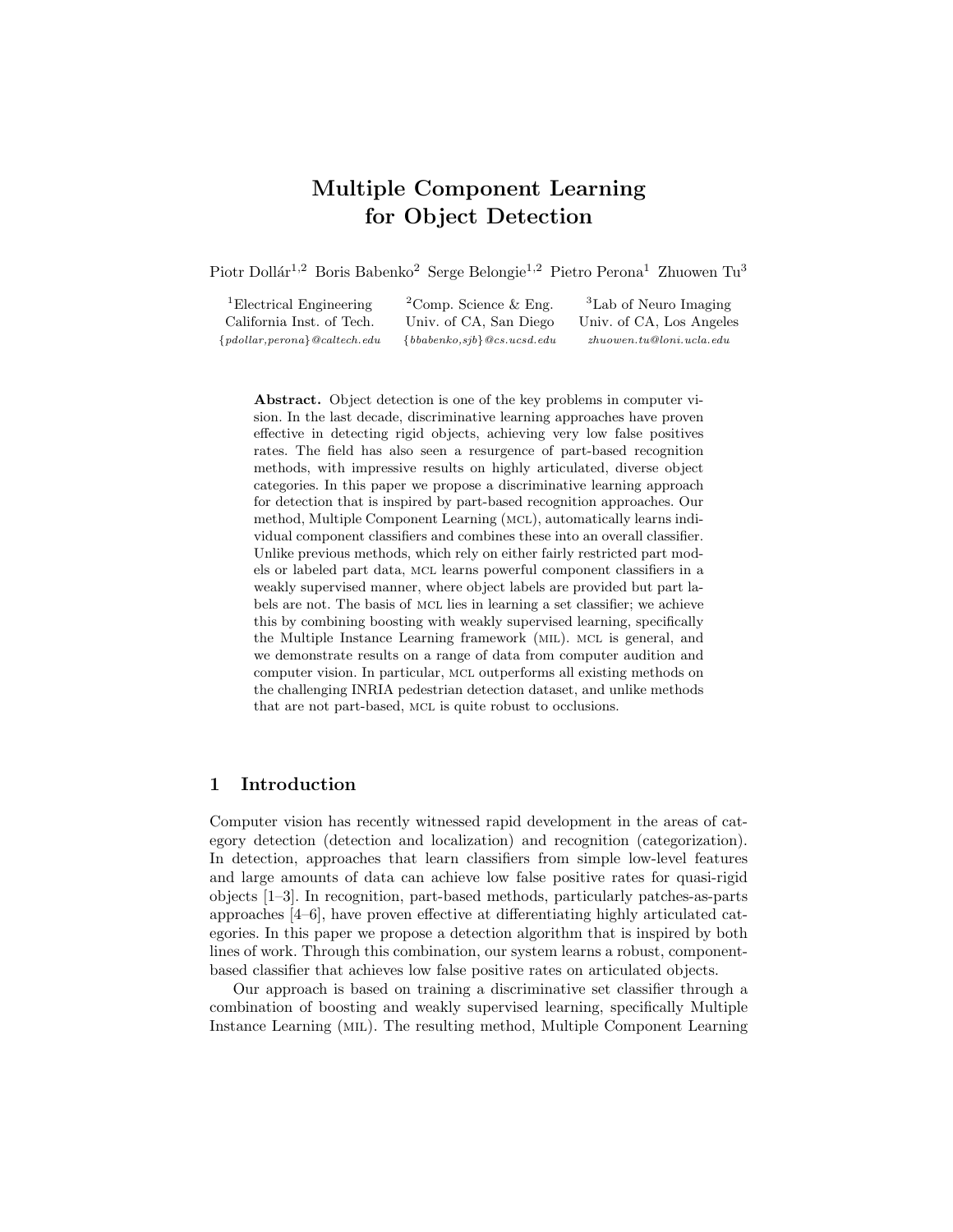

Fig. 1. Response of first 5 learned components classifiers on randomly selected INRIA pedestrian test images (best viewed in color). At most one box is displayed per component after non-maximal suppression and thresholding. Three components correspond to semantically meaningful parts (head-magenta, left foot-red, right foot-yellow); 2 correspond to the region between between the legs. The components were learned with no component labels provided during training. See Sec. 4.3 for details.

(mcl), learns individual component classifiers and combines these into an overall object classifier. Object labels in the form of bounding boxes are provided, but component labels are not. The approach is general, and we demonstrate results on a range of data from computer audition and computer vision, including state of the art results on the challenging INRIA pedestrian detection dataset.

We begin with a review of related work below, followed by a thorough description of our method in Sec. 2. Next we present a theoretical justification of our approach in Sec. 3, where we also review related work from the machine learning literature. Finally, we present experimental results in Sec. 4.

## 1.1 Related Work

A number of discriminative detection systems that learn from simple low-level features and large amounts of data have been proposed; typically their focus is either on the learning aspect  $[1,3]$  or the design of appropriate features  $[2]$ . These methods require large amounts of labeled data to learn invariance to articulation, occlusion and intra-class variations. As mentioned, they have proven particularly successful for detecting rigid objects, achieving low false positive rates. MCL is similar to these methods in some regards, the key difference being that built into mcl is the domain knowledge that objects are composed of parts, that the mutual position of parts is somewhat variable and that parts may not all be visible. mcl is therefore much better suited for detecting articulated objects, e.g. pedestrians, and remains robust in the presence of occlusion.

Part-based approaches have a rich history; one of the earliest approaches dates back to 1973 [7]. A number of different ways of extracting parts from images have since been proposed. One approach involves designing part detectors by hand [8] or providing a system with labeled part examples [9, 10]. Other than the obvious disadvantage of being labor intensive, these methods are restricted to using a limited number of possibly sub-optimal parts. An alternative approach involves searching for repeatedly occurring elements using different criteria such as frequency of appearance in the training data [11], lowering an empirical risk function [12], or increasing mutual information [13]. Unlike in MCL, the recurring elements in these methods are fairly simple, including edge fragments [11], Gaussian models [12], or image fragments [13].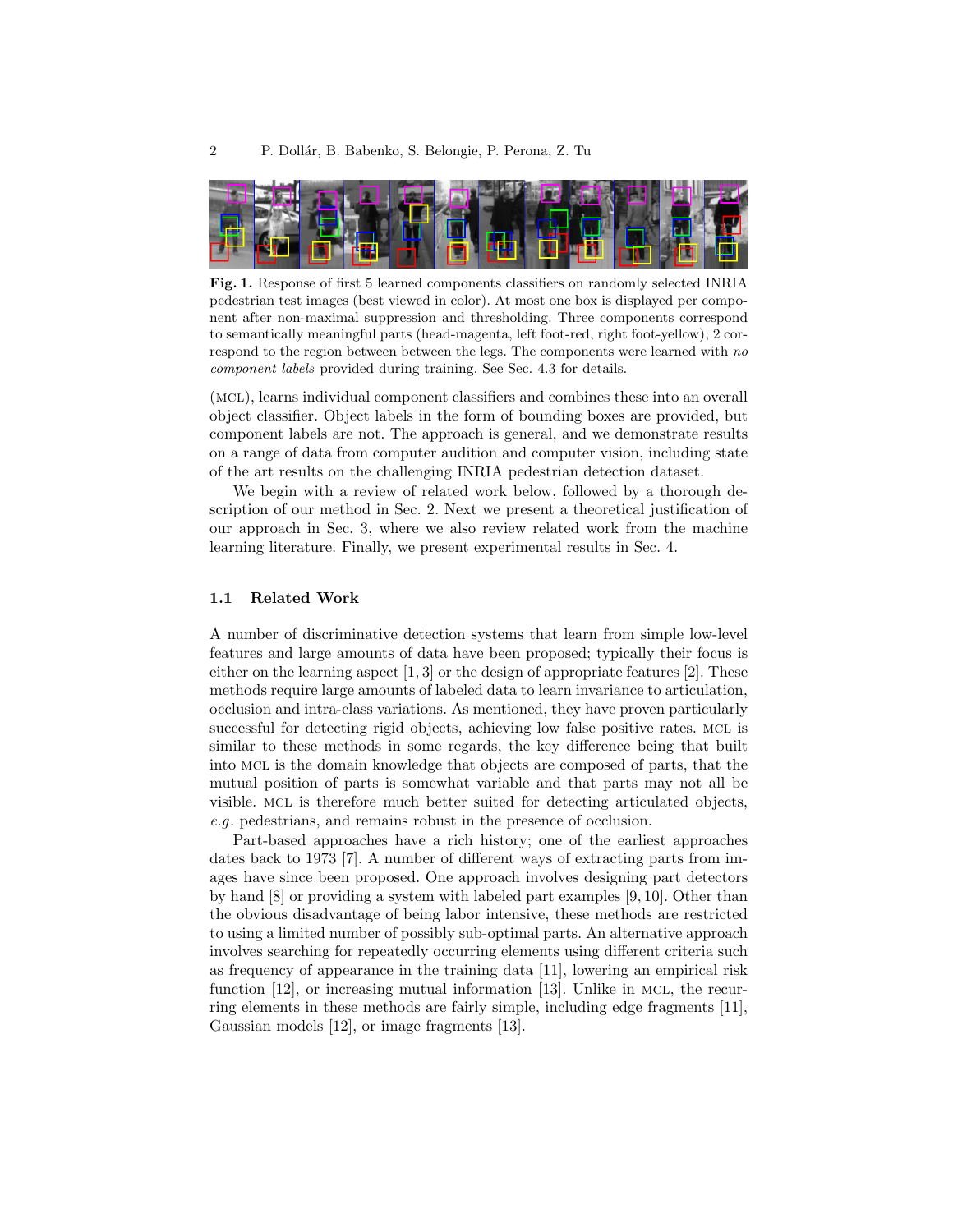A simple but effective method of extracting parts is to crop small image patches, either using an interest point operator [4, 14] or by dense sampling [6]. The patches can be vector quantized to form 'codebooks' [4], and an image can then be represented using a 'bag of words' model [6]. Spatial information can be encoded using pairwise relationships [14] or with a spatial voting scheme [15]. Alternatively, a generative model can be used to model the object, e.g. the constellation model and its variants [16, 4, 17] have proven robust and capable of operating with little training data. Though effective in recognition tasks, these patch-based methods are limited by simple or fixed part appearance models, often relying on a patch distance measure in a predefined feature space, e.g. using normalized correlation or other patch descriptors. In MCL the component classifiers are learned from low level features, and although mcl requires more training data, the approach can lead to higher accuracy models.

Most closely related to our work is [18], which uses a formalism called latent SVMs to simultaneously learn part and object models. The resulting system is effective, though very different from our own. We emphasize that, as far as we are aware, aside from [18] mcl is the first part-based method that uses rich part appearance models without relying on part labels during training.

# 2 Multiple Component Learning

There are three primary challenges that we address in order to come up with our discriminative component-based object model. The first of these is how to learn a component classifier when only an object label is given. The second is how to learn *diverse* component classifiers given a method for learning a single component classifier. Finally, given multiple diverse component classifiers, we must combine these properly into an overall classifier for the object of interest. In this work we present a unified and effective solution to these challenges.

In order to learn component classifiers we turn to weakly supervised learning methods developed for object detection, where positive training images contain the object of interest, but, unlike the fully supervised case, the object location in each image is unknown [4, 17, 19]. Observe that learning a component classifier from images of objects where the components are in unspecified locations is an analogous problem. Thus, we can use weakly supervised learning to learn a single component classifier; specifically we use multiple instance learning (mil) [20].

To learn a diverse collection of component classifiers we turn to boosting [21]. In boosting, multiple weak learners, each of which may have fairly high error, are combined into a single strong classifier with a low overall error. Weak classifiers are trained sequentially with the weights of the training samples adjusted so that incorrectly classified examples receive more weight. Boosting is ideally suited both for learning diverse classifiers and combining them into an overall classifier. The key to our approach is that we use component classifiers, trained using weakly supervised learning, as the weak classifiers in a boosting framework.

We refer to the individual constituent classifiers learned with weakly supervised learning as components rather than parts, as they need not always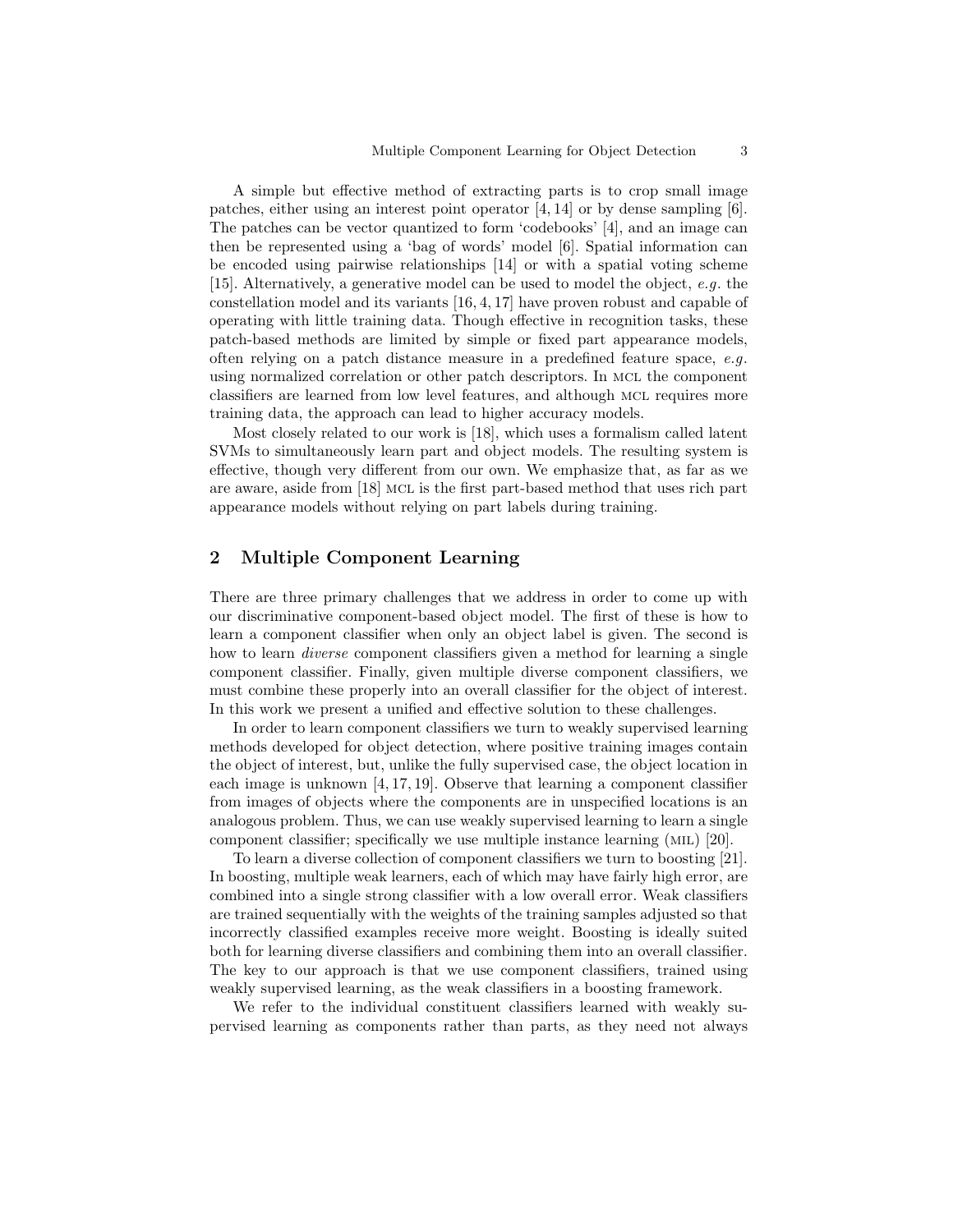

Fig. 2. We model an image as a set or sequence of sets of patches. Left: A pedestrian represented as a set of m densely sampled patches. A feature vector  $x_{ij}$  is computed for each patch, forming a set  $X_i = \{x_{i1}, \ldots, x_{im}\}\$ . Right: Pedestrians have limited articulation, so each component appears in a limited region of the image. Prior to training, p overlapping regions are randomly generated (details in Sec. 4). For each region we extract patches, generating an ordered sequence of sets  $\mathbf{X}_i = [X_i^1, \dots, X_i^p]$ .

correspond to semantically meaningful object parts (see Fig. 1). We name our approach Multiple Component Learning (mcl) to emphasize that we learn a classifier composed of a number of constituent classifiers.

We begin by laying out the problem formulation and introducing some notation, followed by an overview of mil in Sec. 2.2. The foundation of our work is in the development of a practical set classification algorithm in Sec. 2.3.

## 2.1 Problem Formulation & Notation

We assume that the image of an object is composed of multiple components, each of limited spatial extent, arranged in a particular pattern. For a given object, only some of its components will be visible, and their position, scale, rotation, *etc.* may vary. If a component is present and visible, there will be an image patch that contains it; the challenge is that, a priori, it isn't known which patches contain relevant components.

We model an object as a collection of patches, or more formally as a set of patches. To model spatial relationships, alongside the appearance of each patch we keep track of its location (details discussed in Sec. 4). For objects with limited articulation, each component can appear in a limited region of the image, and it becomes useful to model the image as an ordered sequence of sets, one set for each fixed image region. See Fig. 2 for an illustration.

We now review the framework for standard discriminative learning, then move on to discriminative learning for sets and sequences of sets. Formally, in supervised learning data samples are represented by feature vectors from some data space  $\mathcal{X}, e.g.$   $\mathcal{X} = \mathbb{R}^d$ . The goal is to learn a function  $f: \mathcal{X} \to \mathcal{Y}$ , where  $\mathcal{Y} = \{0, 1\}$  in binary classification. The learner is given a training data set  $\{(x_1,y_1),\ldots,(x_n,y_n)\}\,$  where  $x_i \in \mathcal{X}$  and  $y_i \in \mathcal{Y}$ , and outputs a function f that predicts the labels of novel data points.

Supervised learning for sets can be defined in an analogous way. The training data has the form  $\{(X_1, y_1), \ldots, (X_n, y_n)\}\$ , where each  $X_i = \{x_{i1}, \ldots, x_{im}\}\$ ,  $x_{ij} \in \mathcal{X}$  and  $y_i \in \{0,1\}$ . We emphasize that the  $X_i$  are sets, *i.e.* the elements of  $X_i$  are unordered, and we denote this by  $X_i \in \mathcal{X}^m$ . Although MCL allows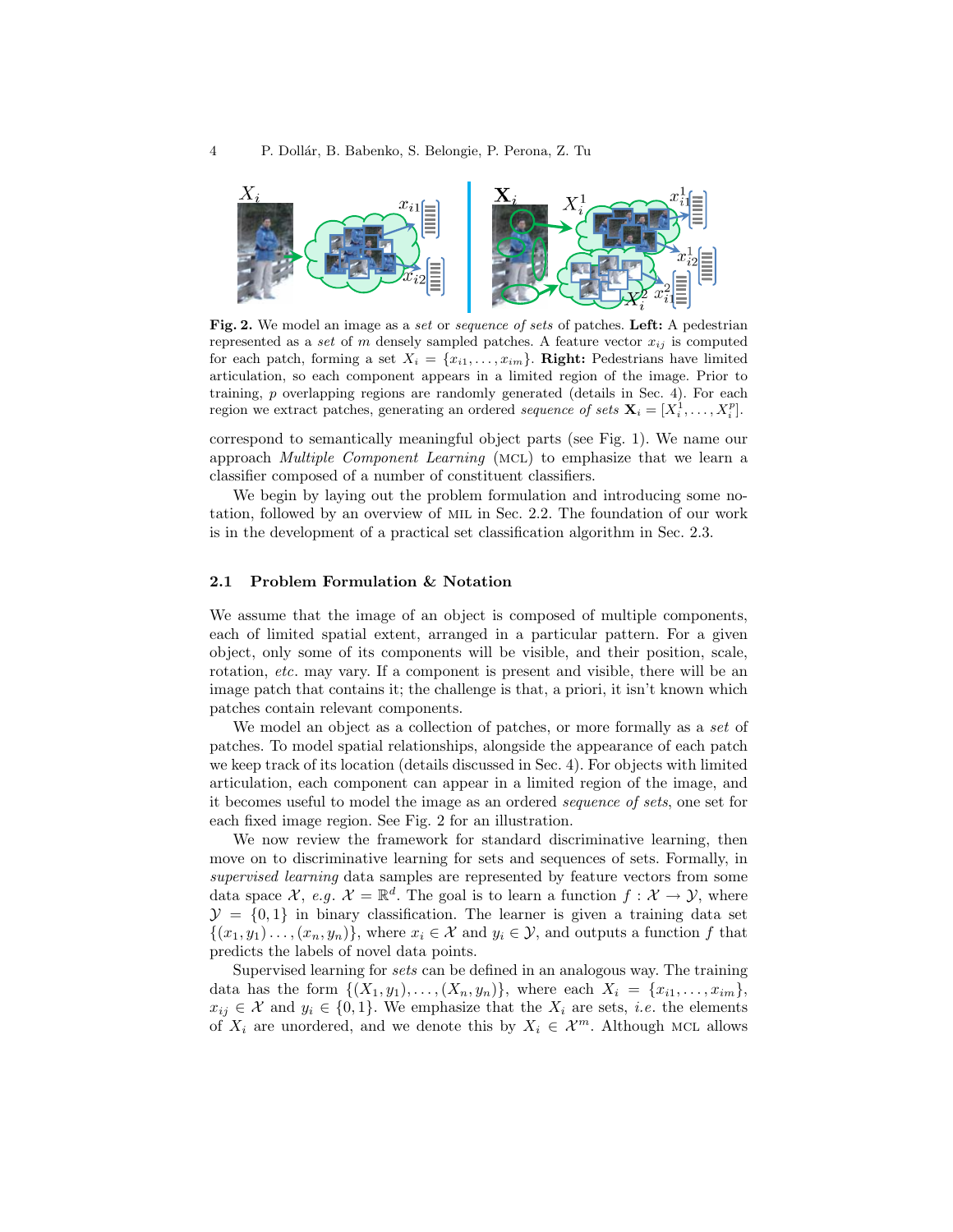for sets of varying cardinality, for notational simplicity we assume a fixed size m. The goal is to learn a function  $\mathcal{F}: \mathcal{X}^m \to \{0,1\}$  that generalizes well to unseen data. Technically speaking, set learning is a special case of supervised learning with the data space being  $\mathcal{X}^m$ . For the case of sequences of sets, each training instance  $\mathbf{X}_i$  represents an ordered sequence of p (possibly overlapping) sets  $\mathbf{X}_i = [X_i^1, \dots, X_i^p]$ , where  $X_i^k \in \mathcal{X}^{m_k}$  represents a set like before. The goal is to learn a function  $\mathcal{F}: [\mathcal{X}^{m_1}, \ldots, \mathcal{X}^{m_p}] \to \{0,1\}$  that generalizes well.

#### 2.2 Multiple Instance Learning

Here we give an overview of multiple instance learning (mil), which will serve as the basis for learning a single component classifier. In mil, training data is given in sets, just as in mcl (in mil terminology 'bag/instance' are used in place of 'set/element'). Labels are defined for instances, and a set is labeled positive if any instance in the set is positive and negative otherwise. Using the notation from above, a mil classifier has the following form:

$$
F(X_i) = \begin{cases} 1 & \text{if } \exists j \text{ s.t. } f(x_{ij}) = 1 \\ 0 & \text{otherwise} \end{cases}
$$
 (1)

The goal is to minimize the error of  $F$  on the training data. Note that  $F$  depends entirely on the *instance classifier*  $f : \mathcal{X} \to \{0,1\}$ . Thus, although the training data is given in sets  $X$ , the goal of MIL is to learn a classifier  $f$  that operates on instances.  $F(X_i)$  is essentially the maximum of  $f(x_{ij})$  over j. If f outputs a probability or confidence in  $[0, 1]$ , then we can define a 'soft' version of  $F$ :

$$
\hat{F}(X_i) = \text{softmax}_j(f(x_{ij})),\tag{2}
$$

where 'softmax' is some differentiable real-valued approximation of the max over  $[0, 1]$ . We use the model of MIL defined in Equation  $(2)$  throughout this paper.

Note that mil can be considered a special case of set learning where the form of  $\mathcal F$  is restricted to the form given in Equation (1). We summarize the difference between standard classification, MIL and MCL in Fig. 3.

The term MIL was originally coined by Dietterich  $et \ al.$  [20] in their study of drug activity prediction, and in earlier work, Keeler et al. [22] trained a digit recognition system using unaligned image data. More recently, Viola *et al.* [19] introduced a boosting variant of mil called mil-boost which is effective and robust. Throughout this work we use an extended version of MIL-BOOST described in [23]. Some of these extensions are necessary for mcl, e.g. weighted sets, others improve performance, e.g. the generalized mean softmax model.

## 2.3 MCL Derivation

We are now ready to present the details of MCL. Again, the idea is to use component classifiers, trained using mil, as the weak learners in a boosting framework.

We begin with a brief review of AdaBoost [21]. Given  $N$  labeled training examples  $(x_i, y_i)$  with  $x_i \in \mathcal{X}$  and  $y_i \in \mathcal{Y}$ , and an initial distribution  $D_1(i)$ ,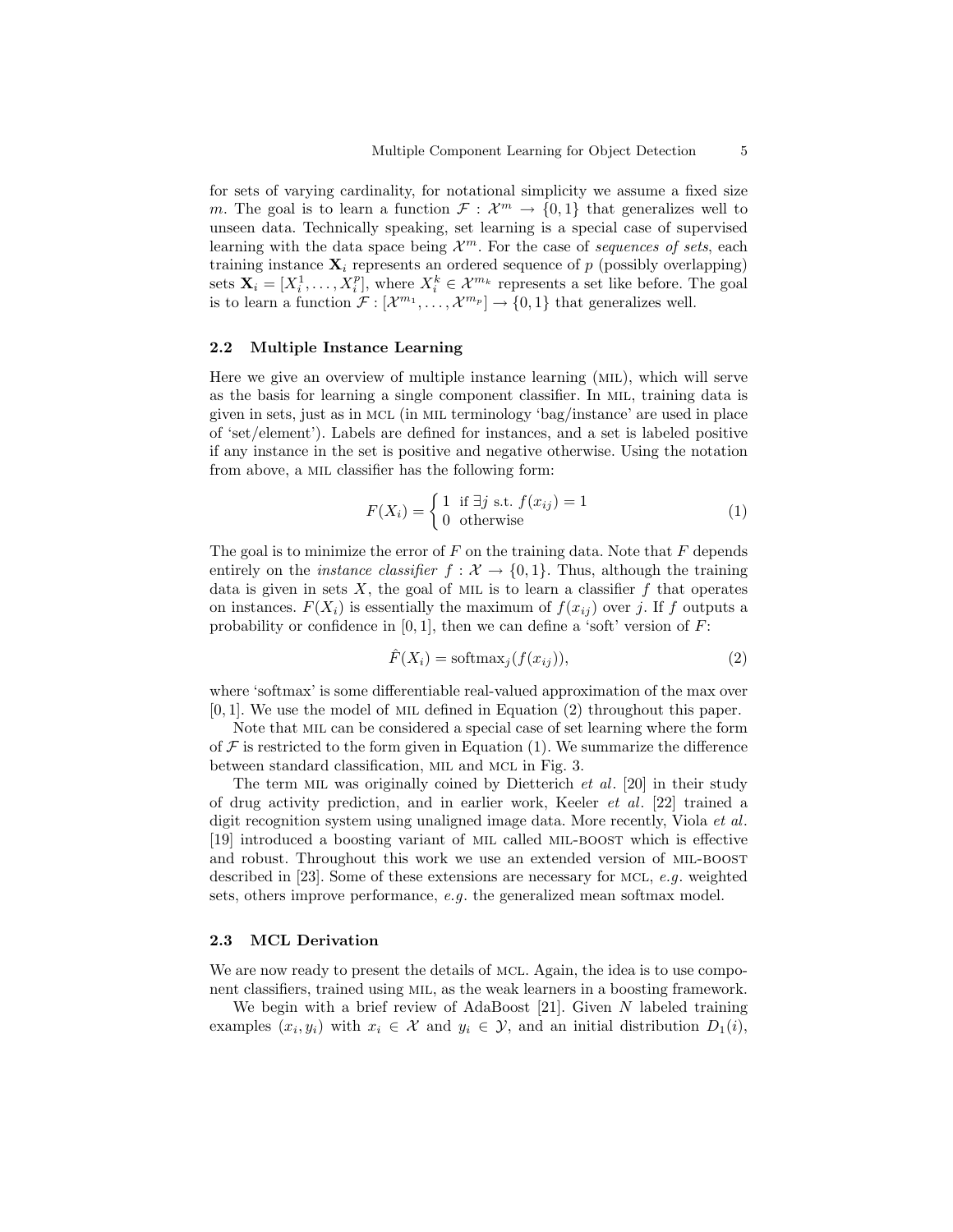

Fig. 3. Three learning paradigms, and how each applies to object detection. Left: Ground truth in supervised learning includes a label for each training instance. Middle: For MIL, labels are given only for sets, where a set is positive if it contains at least one positive instance, e.g. an image is labeled positive if the target object is present. Like in the standard case, the goal is to learn a function  $f$  that classifies instances. **Right:** In MCL data is likewise given in sets, but the goal is to learn a set classifier  $\mathcal{F}$ . Note that in this case  $\mathcal{X}^m$  represents a set of candidate component patches.

AdaBoost combines a number of weak classifiers  $h_t$  to learn a strong classifier  $H(x) = sign(\sum_{t=1}^{T} \alpha_t h_t(x))$ . Here  $\mathcal{Y} = \{-1, 1\}$ . Boosting has excellent generalization abilities and a strong theoretical foundation.

A close inspection of AdaBoost reveals that it makes no assumption about the form of the input space  $X$ . The only requirement is that there exists a routine for training a weak classifier  $h_t: \mathcal{X} \to \{-1, 1\}$  that has error less than  $\frac{1}{2}$  for any arbitrary weighing  $D_t$  of the training data. Therefore AdaBoost can be trained on sets as long as the weak classifiers are suited for set classification.

We use MIL to train each weak classifier, or component, inside the boosting framework. Recall that MIL, given input data organized in sets  $X_i \in \mathcal{X}^m$ , learns a function  $\hat{F}: \mathcal{X}^m \to [0,1]$  of the form  $\hat{F}(X_i) = \text{softmax}_j(f(x_{ij}))$ . It is possible, using the extended version of MIL-BOOST, to train  $\hat{F}$  using an arbitrary distribution over the training data [23]. Inserting  $\overline{F}$  for h in AdaBoost, and adjusting the form of the input data to be in sets, along with some other details, gives rise to mcl-AdaBoost; see Fig. 4 for details.

Note that mil is asymmetric and only learns components from the positive class; to also learn components from the negative class we can train mil with the positive/negative labels swapped, and keep the better of the two components. Derivation of mcl with other boosting algorithms, such as RealBoost or Gentle-Boost [21], are similar to the derivation for mcl-AdaBoost. These require mil to return real valued outputs, which is the case for MIL-BOOST. In our experiments mcl-RealBoost slightly outperforms mcl-AdaBoost; however, for simplicity we chose to use mcl-AdaBoost (which we abbreviate to mcl).

If each input is a sequence of sets, a simple variation of mcl proves effective. The training examples have the form  $\mathbf{X}_i = [X_i^1, \dots, X_i^p]$ , where each  $X_i^k$  is a set. During each phase of boosting, for each value of  $k < p$ , we train MIL using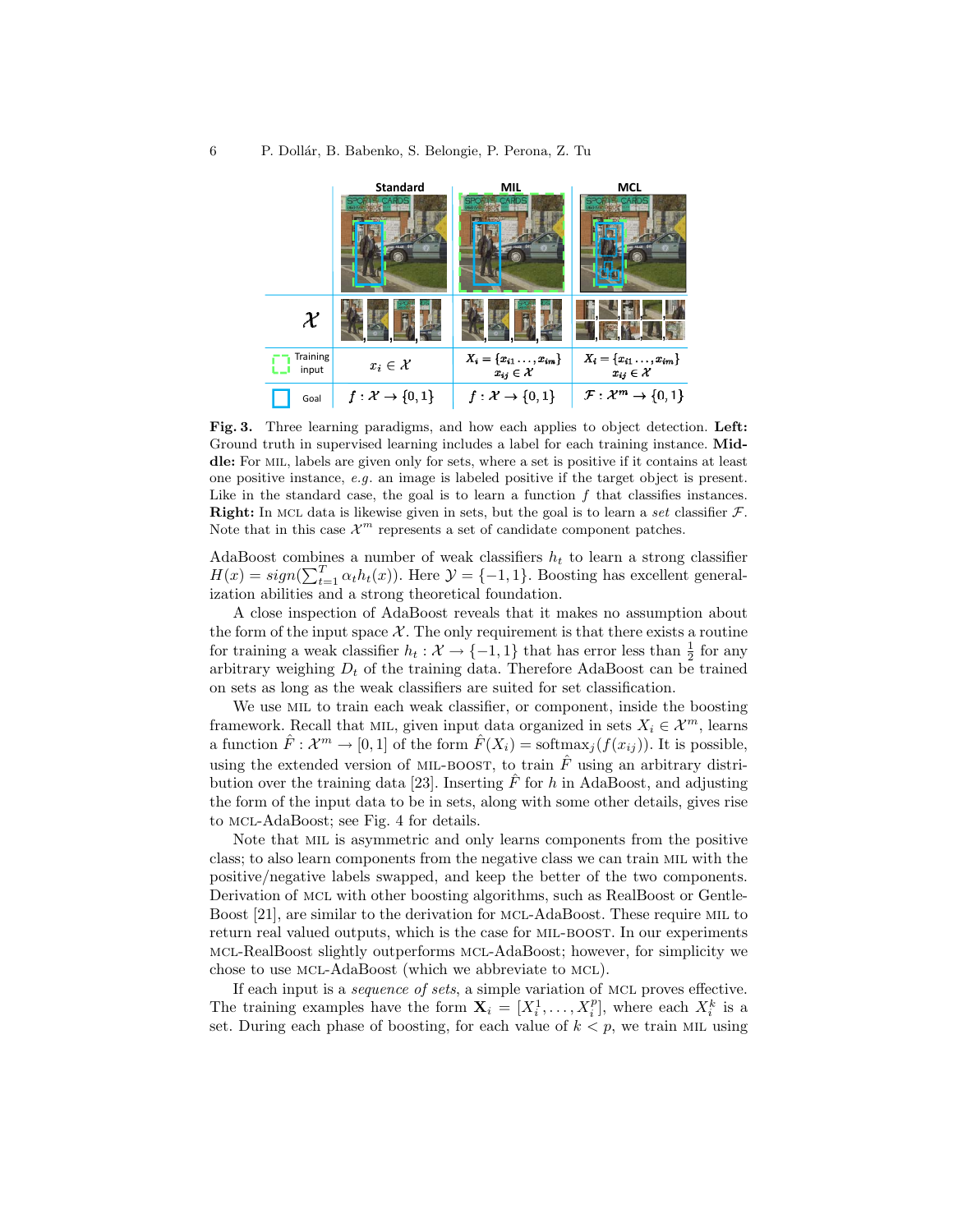Given: N labeled training examples  $(X_i, y_i)$  with  $y_i \in \{-1, 1\}$  and  $X_i =$  ${x_{i1}, \ldots, x_{im}}$ , and initial distr. of weights  $D_1(i) = \frac{1}{N}$  over the examples. For  $t = 1, \ldots, T$ : • Train a MIL classifier  $\hat{F}_t : \mathcal{X}^m \to [0,1]$  using distribution  $D_t$ . Let  $\hat{F}_t'(X_i) =$  $(2 \times \mathbf{1}[\hat{F}_t(X_i) > th] - 1)$ , where  $th = .5$  or is chosen to minimize  $\epsilon_t$ . • Calculate error of  $\hat{F}'_t : \epsilon_t = \sum_{i=1}^N D_t(i) \mathbf{1}(y_i \neq \hat{F}'_t(X_i)).$ • Set  $\alpha_t = -\frac{1}{2} \log \left( \frac{\epsilon_t}{1 - \epsilon_t} \right)$ . • Set  $D_{t+1}(i) = D_t(i) \exp \left(-\alpha_t y_i \hat{F}'_t(X_i)\right)/Z_t$ , where  $Z_t = 2\sqrt{\epsilon_t(1-\epsilon_t)}$  is a normalization factor. Output the MCL classifier:  $\mathcal{F}(X) = \text{sign}\left(\sum_{i=1}^{T}X_i\right)$  $t=1$  $\alpha_t \hat F'_t(X)$  $\setminus$ 

#### Fig. 4. mcl-AdaBoost

 $X_i^k$ . Of the p candidates trained this way, we keep the one with lowest error and discard the rest. To make training more efficient,  $T_1 < p$  classifiers can be selected instead. If  $T_1 = T$ , the diversity of the components comes from training each on different data as opposed to the reweighing step of boosting; however, boosting is still used to combine them. Details are omitted for space.

In the description of MCL given here, we assume that the input data has been organized into sets or sequences of sets and that mil-boost is essentially a black box. Given this, mcl, like AdaBoost, only requires one parameter, the number of components T. In practice, we must also specify how to convert input data into sets, and the parameters to use when training MIL-BOOST, the most important being the feature space to use and the number of weak classifiers for MIL-BOOST. Moreover, the features used to capture spatial relations must be specified. These considerations are domain dependent, and we shall discuss them in more detail in the experiments sections.

# 3 Theoretical Foundations of Set Learning

Set learning can be approached as classifying distributions, where the elements of the set are observations sampled independently from an unknown density function. Examples include using statistical tests on histograms of quantized feature vectors to determine if two sets belong to the same distribution [6] and methods in computer audition that fit Gaussian Mixture Models (GMM) to the set distributions [24]. Alternatively, sets can be viewed as collections of elements where the order of the elements is unknown; however, an ordering is assumed to exist and part of the challenge is to recover it. A good example of this style of approach is kernel methods that implicitly or explicitly try to find correspondences between elements [25]. Another example includes recent work that proposes to extend MIL so the set classifier depends on more than one instance in a set [26, 27]. These last methods are similar in spirit to mcl; however, the instance models are constrained to be simple [26, 27] and for computational reasons the set classifier can only depend on a few instances [27].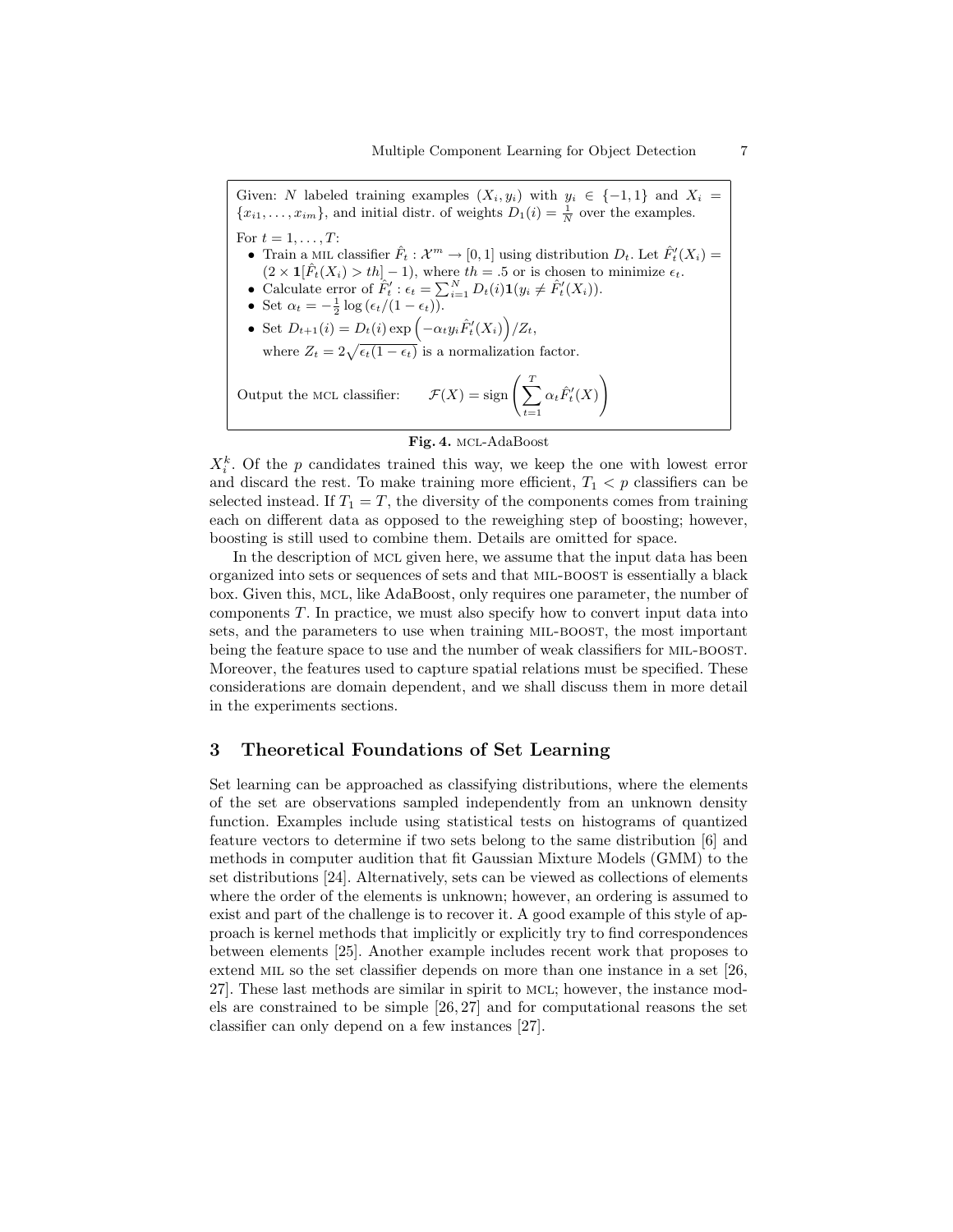Regardless of how they approach set learning, all existing methods rely on the assumption that a meaningful distance measure between feature vectors exists, or that the feature vectors are generated by a simple model such as a mixture of Gaussians. For example, the Hausdorff distance is a straightforward way of defining a distance over sets given a distance over elements [28]. Often, designing a distance over elements becomes the foundation of a set learning approach, e.g. different types of patch descriptors have been widely used as the basis of many successful object recognition algorithms [5]. This can require significant domain knowledge; furthermore, in existing models learning is restricted primarily to the set level and subtle differences between instances, which can be crucial for discriminating categories, are often obscured.

Like many existing set learning algorithms, mcl assumes that an ordering of the elements in a set exists but is not known. If the ordering was given during training of mcl, the components could be learned using supervised learning as opposed to weakly supervised learning (see Fig. 4). However, unlike existing set learning algorithms, mcl does not require a distance measure between elements, nor does it assume the elements are generated from a simple model. Instead, learning occurs both at the instance level and at the set level. In this sense mcl is fundamentally different from existing work, which helps explain the superior experimental results obtained with mcl, especially when large amounts of training data are available (see Sec. 4).

Here we give a more formal derivation of mcl. We begin by defining the problem of discriminative set classification in a way that does not rely on any assumptions at the instance level. The resulting formulation is intractable; however, imposing additional constraints leads to a more tractable approximation, resulting in mcl. This derivation will make explicit the assumptions made by mcl. It will help put mcl into context, and finally, it will allow us to explore how at least some of these assumptions could be lifted in the future.

A note on notation: the uppercase script letters  $\mathcal{F}, \mathcal{G}$  refer to classifiers that operate on sets  $X \in \mathcal{X}^m$  and lowercase letters  $f, g$  refer to classifiers over instances  $x \in \mathcal{X}$ , where typically  $\mathcal{X} = \mathbb{R}^d$ . There exist multiple approaches to learning instance classifiers, e.g. boosting, support vector machines, neural networks, etc. Here we describe set classifiers in terms of instance classifiers.

A set  $X_i = \{x_{i1}, \ldots, x_{im}\}\$ is unordered, so a set classifier  $\mathcal{F}(X_i)$  should not depend on the indexing of the elements  $x_{ij}$ . Let  $[x_{ij_1},...,x_{ij_k}]$  denote the object obtained by stacking k elements in the set  $X_i$  in fixed order  $j_1, \ldots, j_k$  (with possible repetitions and omissions). A general form for a set classifier is:

$$
\mathcal{F}^k(X_i) = \begin{cases} 1 & \text{if } \exists j_1, \dots, j_k \text{ s.t. } f([x_{ij_1}, \dots, x_{ij_k}]) = 1 \\ 0 & \text{otherwise} \end{cases}
$$
(3)

In other words  $\mathcal{F}^k$  is defined in terms of some instance classifier f, such that  $\mathcal{F}^k(X_i) = 1$  iff there exists some ordering of the elements in  $X_i$  that satisfies  $f([x_{ij_1},...,x_{ij_k}]) = 1.$  Although fairly general, this form of  $\mathcal{F}^k$  is not tractable for large k as computing  $\mathcal{F}^k(X_i)$  involves a search. In the worst case, evaluating  $\mathcal{F}^k(X_i)$  requires computing f over all  $m^k$  orderings of  $X_i$  of length k.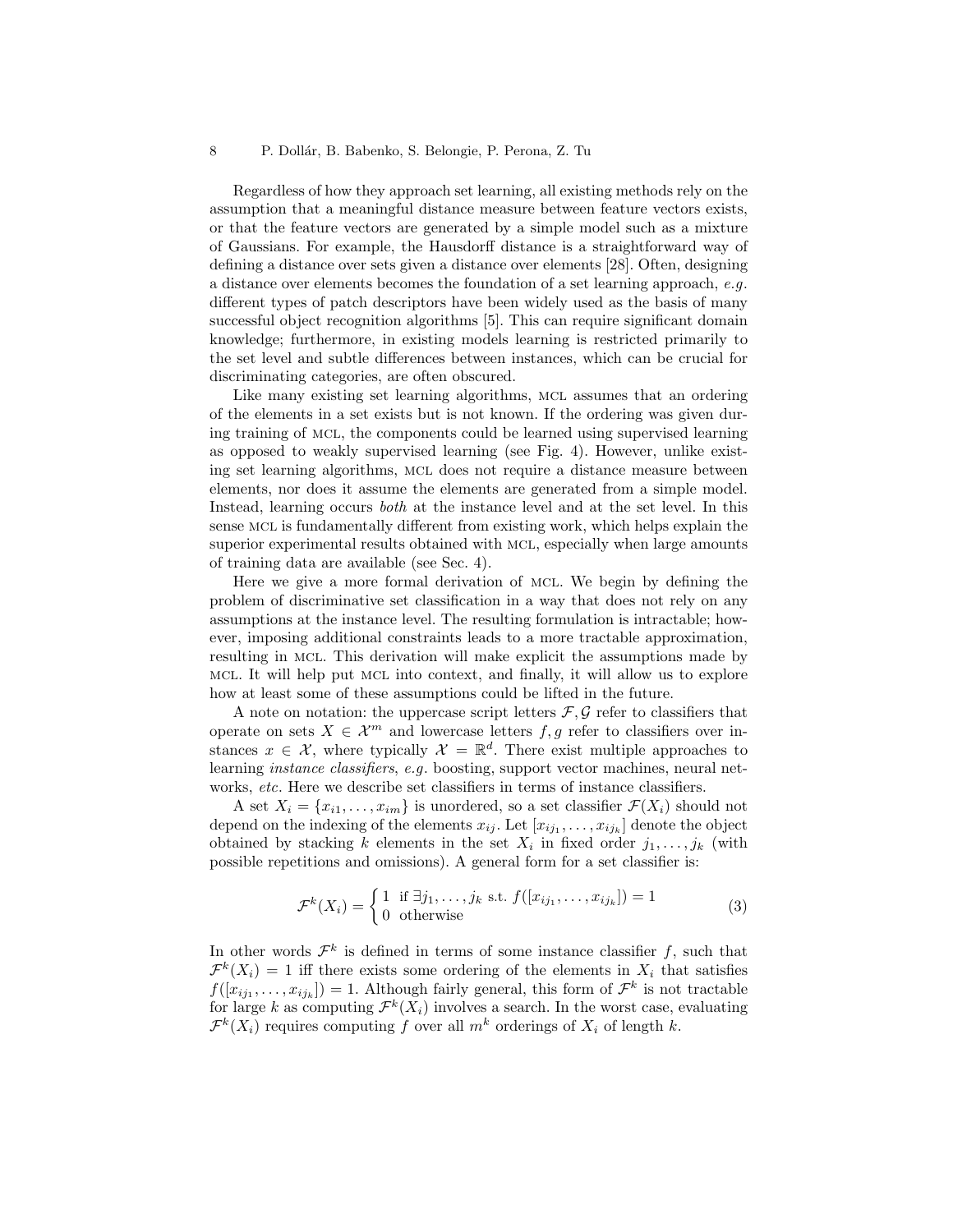A crucial observation is that training  $\mathcal{F}^k$  reduces to training a MIL classifier. For the case of  $k = 1$  this reduction is direct since  $\mathcal{F}^1(X) \equiv F(X)$ , where  $F(X)$  is the standard MIL formulation given in Equation (1). Thus we can use existing MIL approaches to learn the instance classifier  $f$ . The reduction to MIL for  $k > 1$  is slightly more complex. Given a set X, we can exhaustively generate a set  $X^*$ , where each element in  $X^*$  is created by concatenating k elements  $x_{j_1}, \ldots, x_{j_k} \in X$  into the vector  $[x_{j_1}, \ldots, x_{j_k}]$ . Close inspection of Equations (1) and (3) shows that  $\mathcal{F}^k(X) \equiv F(X^*)$ . Unfortunately this reduction is exponential in k, since by construction  $X^*$  contains  $m^k$  elements.

The smaller the value of k the more tractable learning and computing  $\mathcal{F}^k$ becomes, but also the less information  $\mathcal{F}^k(X_i)$  can use about  $X_i$ . To compensate for the loss of information from using small k, T different classifiers  $\mathcal{F}_i^k$  can be combined using an instance classifier g. Define  $\mathcal{G}^k$  as follows:

$$
\mathcal{G}^k(X) = g\left(\mathcal{F}_1^k(X), \dots, \mathcal{F}_T^k(X)\right) \tag{4}
$$

The formulation of set learning given in Equation (3) is strictly more general than the form given in Equation (4); however, a potentially intractable search has been replaced with T smaller ones. Computing  $\mathcal{G}^k(X)$  is  $O(Tm^k)$ , which is tractable for small k, and  $\mathcal{G}^k$  can still depend on all elements in X regardless of  $k.$  Equation (4) thus represents a reasonable model for a set classifier.

MCL learns  $\mathcal{G}^1$ , with g being an additive model. Specifically, MIL and AdaBoost are used to sequentially learn and combine  $\mathcal{F}_1^1, \ldots, \mathcal{F}_T^1$  into an overall set classifier. We now consider the approximations used to operationalize  $\mathcal{F}^k$ into MCL. First,  $\mathcal G$  is used as a tractable alternative to  $\mathcal F$ . Additive models have been shown to be robust and general [21], so their use for  $g$  is reasonable. With appropriate choice of a MIL training procedure, the components  $\mathcal{F}_i^1$  are chosen from a rich hypothesis class and can thus be quite general. Perhaps the most severe approximation is use of  $k = 1$  since each component  $\mathcal{F}^1_i$  is limited to depend on a single instance. Further experiments could reveal if this is limiting in practice, e.g. for object detection. Assuming that  $m$  is not too large, deriving MCL using  $k = 2$  or 3 would be straightforward given the reduction of  $\mathcal{F}^k$  to MIL described above; however, it is outside the scope of this work.

## 4 Experiments

We experiment with data coming from three domains: (1) handwriting identification, (2) speaker identification and (3) pedestrian detection. We compile datasets for the first two domains; for the third we use the INRIA pedestrian dataset [2]. Finally, we discuss the role of data alignment in Sec. 4.4.

The first two experiments are meant to show the generality and power of mcl. We compare to two representative approaches. The first is AdaBoost [21] applied to a standard, not set-based, representation of the data. AdaBoost has access to identical features as mcl. We also compare to a simple bag of features  $(BOF)$  method: first we use k-means to quantize the feature space  $(k \text{ chosen via})$ cross-validation), next we compute a  $k$ -bin histogram for each set, finally these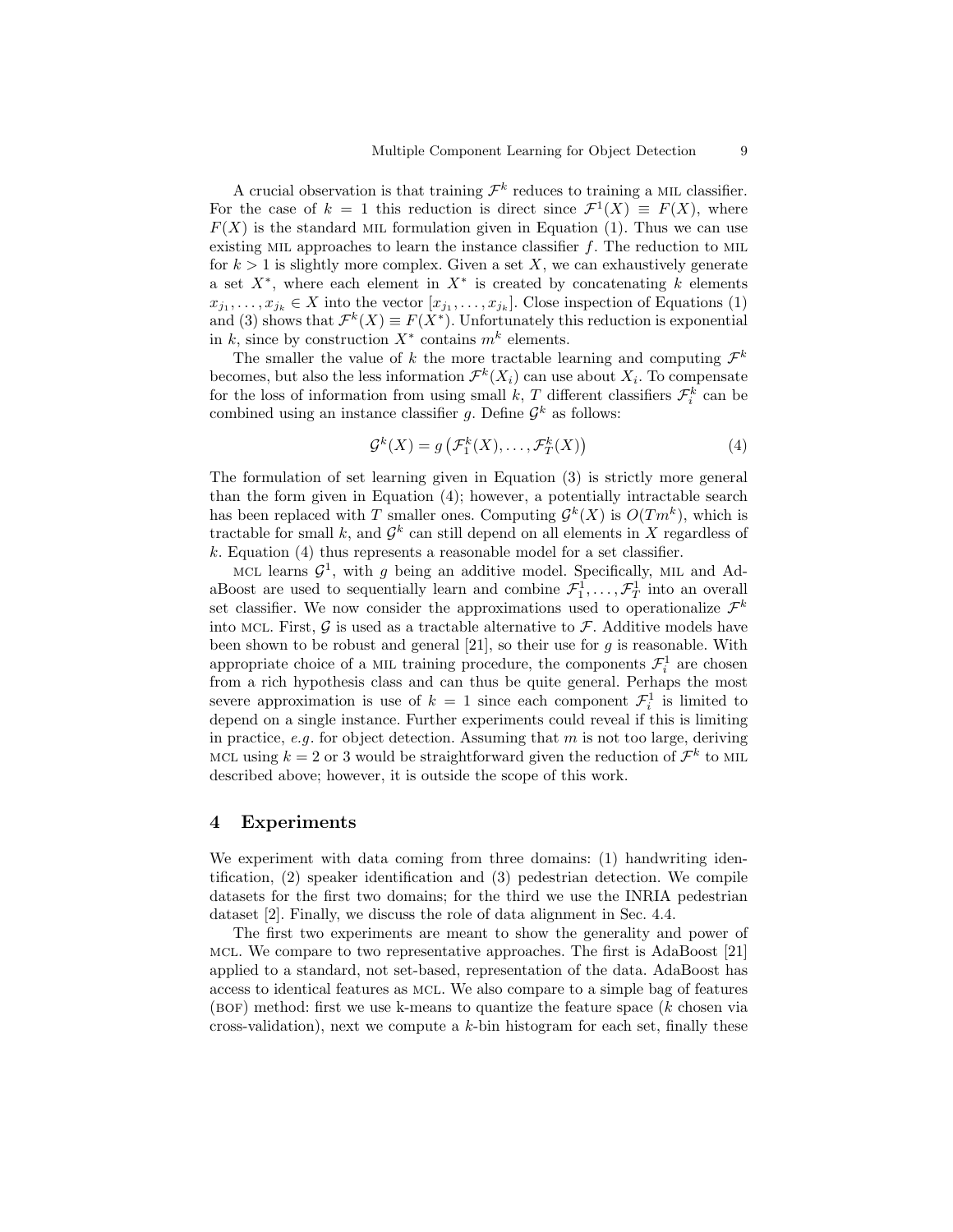histograms are input into AdaBoost. Learning occurs at the set level but not at the instance level (since the distances used for clustering are fixed).

## 4.1 Handwriting Identification



Fig. 5. Results for writer identification, see text for details.

In the first experiment we apply MCL to the offline, text-independent handwriting identification problem (recognizing the author by his/her handwriting) [29]. Intuitively, a person's handwriting has a number of distinct features which are independent of the actual text, hence a set representation is appropriate.

Our data consists of images of 4 pages of text handwritten by 2 people. Each training example is a randomly sampled 70x50 window of text. For AdaBoost and MCL we used Haar features  $[1]$ ; for BOF we use Euclidean distance on pixels to perform clustering. For each training example, 25x25 patches were randomly sampled to generate the sets. We trained MCL with three versions of MIL-BOOST, altering the softmax model (see Equation 2 and [23] for details). MCL significantly outperforms both AdaBoost and bof. Results are shown in Fig. 5; the last plot shows performance as a function of number of components T.

## 4.2 Speaker Identification



Fig. 6. Results for *speaker identification*, see text for details.

In this experiment our goal was to discriminate between the voices of John Kerry and George W. Bush (speaker identification is analogous to writer identification). We retrieved audio from a 2004 presidential debate<sup>1</sup> and cropped out

<sup>1</sup> Available publicly at http://www.archive.org/details/US\_Pres\_Debate\_Sep.30.2004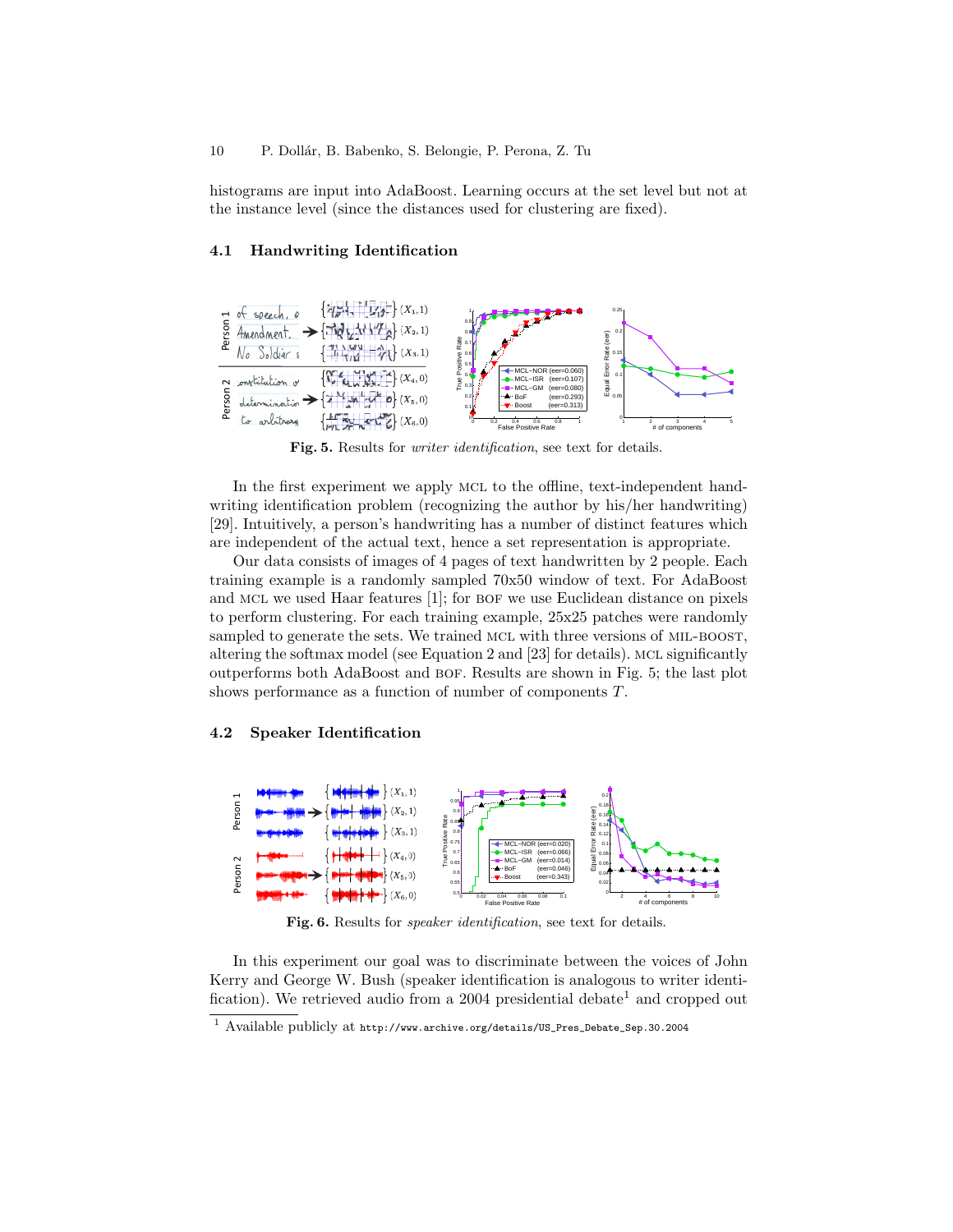roughly 6 minutes of each person speaking. The audio for each candidate was parsed into 360 second length clips, a quarter of which were used for training.

We used MFCC features which are commonly used in speaker recognition [24]. For AdaBoost one feature vector was generated per clip. For MCL and bof, we generated a set representation of each clip by randomly sampling 78 short windows, and computed 30-dimensional MFCC features for each window. AdaBoost performed very poorly (ROC curve is outside range of plot), while mcl with two variations of mil-boost significantly outperformed bof when trained with enough components T. Results are shown in Fig. 6.

## 4.3 Pedestrian Detection



Fig. 7. Results on *pedestrian detection*. Left: MCL outperforms all reported results. At a false positive per window rate (FPPW) of  $10^{-4}$ , a commonly used reference point, MCL has a miss rate of ∼4%, compared to ∼7% for [3] and ∼10% for [2]. For comparison we also implemented the  $SoftCascale$  approach described in [30], using the same candidate Haar features we use in mcl. Consistent with previously reported results, a cascade of Haars performs poorly. Right: Results on artificially generated occlusion. We overlaid random 30x30 or 45x45 patches into random locations in the pedestrian test images. We then regenerated the ROC curves for MCL as well as SoftCascade (which, like [2, 3], is not part-based). mcl on data with 30x30 performs similarly to SoftCascade on unoccluded data, and as the amount of occlusion increases, the gap between mcl and SoftCascade further increases.

We now present results on the INRIA pedestrian dataset [2]. A number of recent methods have targeted this data [2, 3, 31], We compare our results to each, using the training and evaluation methodology presented in [2], except to [31] as it appears the results reported in that work are inaccurate<sup>2</sup>.

Here we provide details for training mcl on this dataset. Training windows are 128x64, and for each of these we extract ∼4K overlapping patches. We compute ∼10K random Haar features [1] per patch, using the original grayscale image, as well as gradient magnitude and 6 channels of gradient quantized by

 $^2$  See http://www.cs.sfu.ca/~mori/research/papers/sabzmeydani\_shapelet\_cvpr07.html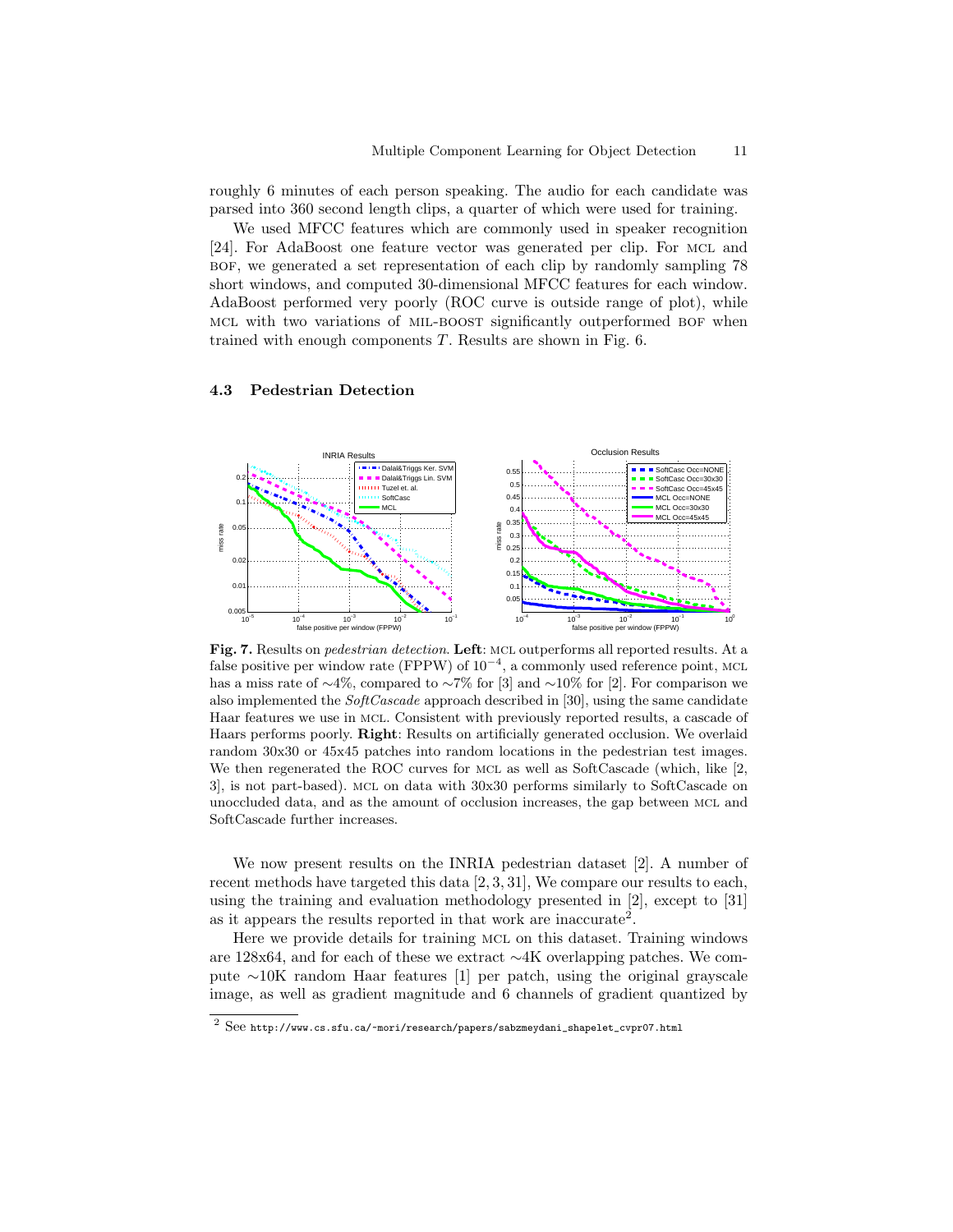orientation. We use mil-boost with the generalized mean softmax model to select 256 stump classifiers. All 2416 positive sets and ∼10K negative sets are used for training each mil. We use the sequence of sets version of mcl (see Fig. 2). Initially 50 binary masks in the shape of ellipses are randomly generated, and one mil classifier is trained per mask, using sets generated from patches only in the masked region. The original binary masks are random and likely suboptimal; after training each mil, we compute a new mask based on the mil probability response images on the training positives and then retrain. This mask refinement step improves results. From among the 50 mil candidate classifiers, AdaBoost is used to select the 20 best components. Next, we bootstrap ∼10K new negative windows from the training images from the false positives reported by mcl. The entire process is repeated 4 times to form a cascade. Our final mcl classifier is composed of 80 components (selected from 200 candidates).

We present a simple yet powerful method of incorporating spatial information into our mcl classifier. First, we compute the responses of the component classifier on the training images, giving one 128x64 probability map per training image for each component. Then, instead of using  $F$  (the max response over the set) as the weak classifier to AdaBoost, we use Haar features computed over these probability maps. Intuitively, single rectangle Haars capture absolute component location, multiple rectangle Haars capture relative component locations. Using these features, AdaBoost automatically learns the spatial relationships governing the components; no parameters need to be set in an ad-hoc manner. Using spatial information instead of the max was important for obtaining good results.

Training takes 2 weeks on a modern PC (majority of time is spent in milboost training). Our classifier is composed of  $\sim$ 20K Haar features (256 per MIL), compared to ∼6K in the Viola & Jones real-time face detector [1]; however, they are organized into multiple shallow cascades as opposed to a single deep cascade, so evaluation is slower. Simple feature sharing strategies should increase speed by an order of magnitude, reducing evaluation time to a few seconds per image.

The first five learned components are shown in Fig. 1. ROC curves comparing our method with Dalal and Triggs [2] and Tuzel et al. [3] are shown in Fig. 7, left. Part-based approaches have a natural advantage when occlusions are present. We show the robustness of MCL to occlusions in Fig. 7, right.

## 4.4 Role of Data Alignment

We perform a final experiment to show that using *aligned* data results in higher accuracy (part) classifiers. Note that simultaneous alignment of articulated objects is often impossible without relying on a part-based model.

We labeled the head and feet in the 2416 INRIA training pedestrians. For each part, we trained a classifier using patches sampled from each pedestrian in 1 of 3 ways: at the labeled part location, at the mean part location, and in a region around the mean part location (mil). We used AdaBoost for the first two cases and the extended version of MIL-BOOST for the third, using 256 Haars selected from an identical pool in each case. During testing, we applied each classifier to a region around the mean part location and recorded the maximum probability.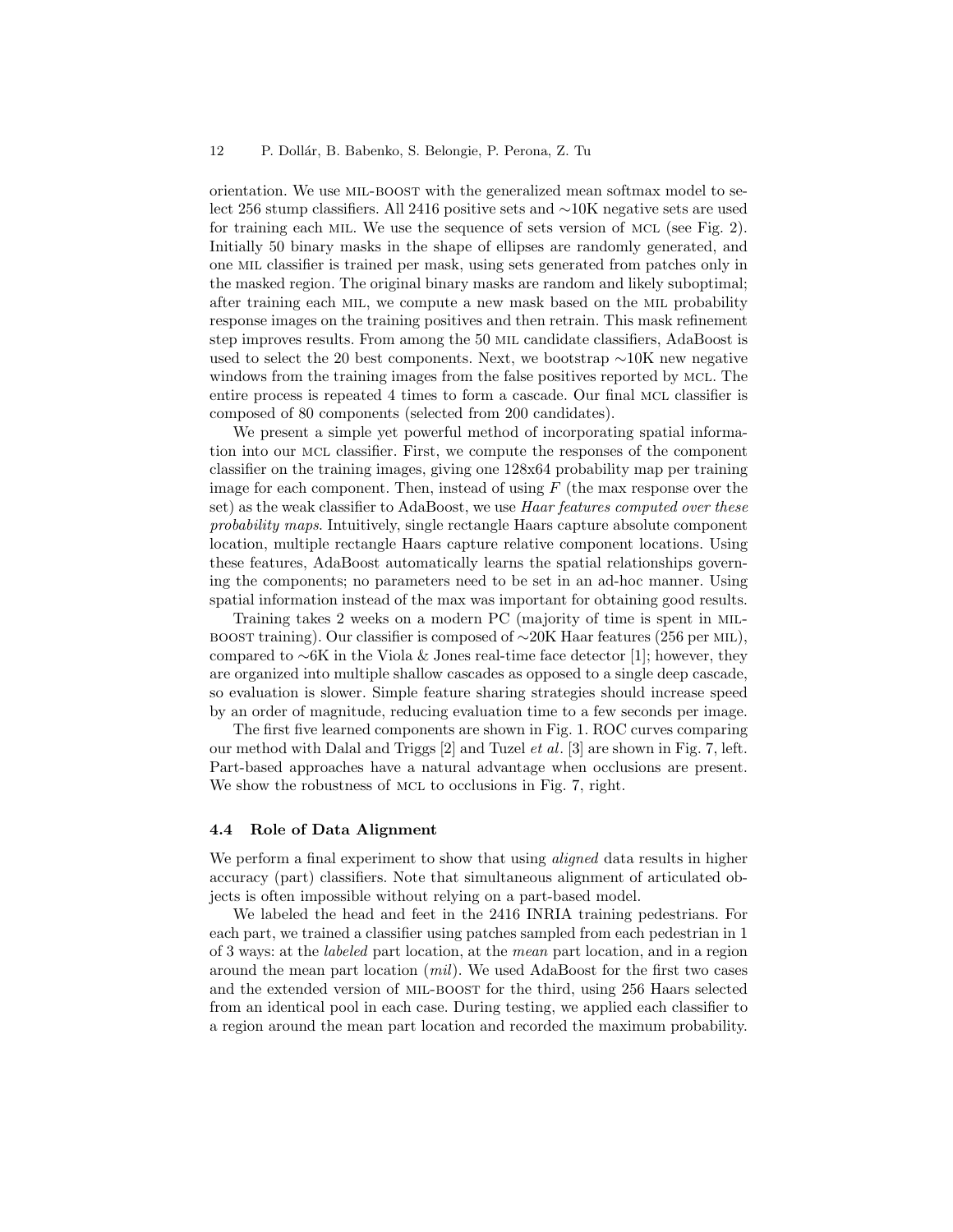

Fig. 8. Effects of alignment on training part classifiers, see text for details.

Results against bootstrapped negatives are shown in Fig. 8. Not surprisingly, labeled outperformed mean, showing alignment is beneficial. Additionally, mean performed better when we took the max probability over the region during testing rather than rely on the probability at the mean part location (mean\*). Also, consistent with the findings of [19], mil outperformed labeled even though it was trained in a weakly supervised manner (presumably our labeling is imperfect).

Together, these results make a strong case that data alignment is highly beneficial. As articulated objects typically cannot be fully aligned everywhere, mcl has an inherent advantage over methods that are not part-based.

# 5 Conclusion & Future Work

In this paper we presented a part-based object detection system called Multiple Component Learning (mcl). mcl combines elements of patch-based recognition and discriminative detection techniques to produce a high accuracy object detector that works well for articulated objects and is robust to occlusion. Unlike previous approaches, mcl learns powerful component classifiers without labeled part data. We showed results on data from computer vision and computer audition, including state of the art results in pedestrian detection.

In future work we plan on speeding up MCL, and seeing if tradeoffs in accuracy are necessary to achieve near real-time speeds. Additionally, results could be further improved by adapting MIL-BOOST to better suit the needs of MCL.

## Acknowledgments

PD and BB were funded by NSF IGERT Grant DGE-0333451. SB was funded by NSF Career Grant #0448615 and the Alfred P. Sloan Research Fellowship. ZT was funded by NIH Grant U54RR021813 entitled Center for Computational Biology.

## References

- 1. Viola, P., Jones, M.: Fast multi-view face detection. In: CVPR. (2001)
- 2. Dalal, N., Triggs, B.: Hist. of oriented gradient for human det. In: CVPR. (2005) 3. Tuzel, O., Porikli, F., Meer, P.: Human Detection via Classification on Riemannian Manifolds. In: CVPR. (2007)